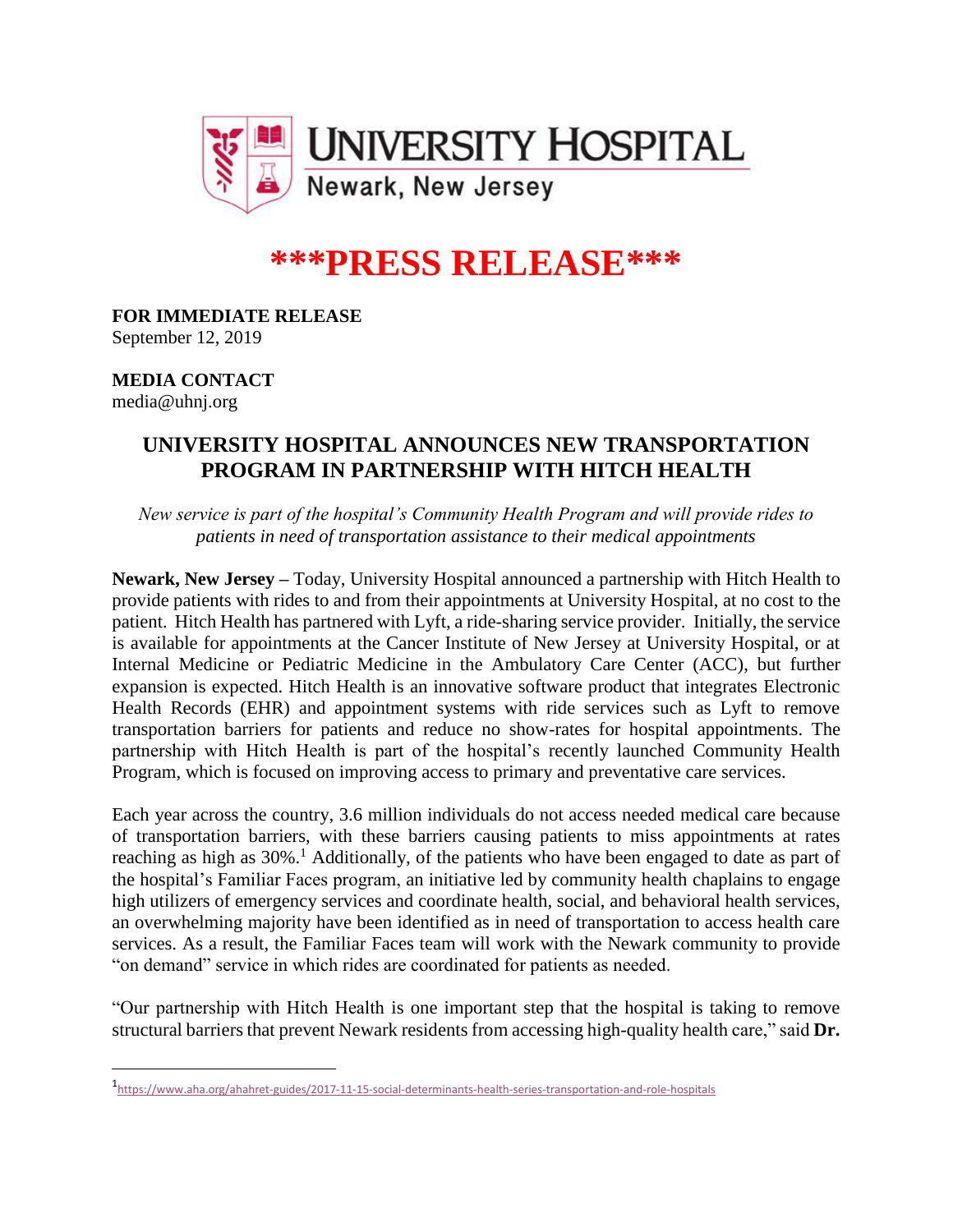**Shereef Elnahal, President and CEO of University Hospital**. "We know that our patients' health outcomes can hinge on whether they're able to get a safe ride to and from their appointments. That's because transportation can often be the difference between seeing a doctor and going without much needed services—only to find folks at the doorsteps of our emergency room down the road. Our community needs more safe and reliable transportation options—and we're privileged to provide that to many of them at no cost."

Hitch Health will partner with Lyft to provide patients with rides to and from the hospital that are coordinated through HIPAA-compliant SMS texts, so patients do not need to have a smart phone or the Lyft application to coordinate rides. Hitch Health automatically sends eligible patients information via text, and patients are able to reply back if they are in need of transportation. After a patient accepts a ride, Hitch Health will dispatch the ride on the day of the appointment. Following their appointment, patients have the option to text "ready" to the same number when they are ready to go home, and a ride will be immediately dispatched to pick them up from the ACC.

"Too often in urban, rural and many communities that face transit-oriented barriers, residents may have complications in urgent travel to the hospitals or clinics," said **Ras J. Baraka, Mayor of the City of Newark**. "The partnership of Hitch Health, Lyft and University Hospital looks to solve this problem in a highly innovative way by using cutting edge technology. Through this unique partnership they have developed a model that could be critically important to increasing access to health care to the communities that need the most support. As we are developing new and emerging technology that will strive to provide access to healthcare for all, at the same time we must also ensure that patient data is protected and secured."

"University Hospital's partnership with Hitch Health to provide transportation for patients receiving care at the hospital demonstrates their commitment to helping the community," said **Joseph N. DiVincenzo, Jr., Essex County Executive.** "This partnership with Hitch Health, which uses Lyft as a ride-sharing provider, is a great move towards overcoming the hurdles of healthcare by creating a transportation program that directly aids residents and helps them get to and from medical appointments."

"When we're ill, with limited resources and other concerns, transportation should not be an obstacle to the kind of on-going care that prevents crisis-type hospital visits," said **New Jersey Senate Health, Human Services and Senior Citizens Committee Member Ronald L. Rice, District 28 (Essex).** "By offering this cost-effective convenience, University Hospital and Hitch Health are demonstrating their respect for the dignity and integrity of their patients and for the community as a whole. This is a shining example of providing a perfect fit between a program and the people it serves."

"This collaboration makes it clear that the new administration is thinking innovatively and looking into all available options to increase accessibility of care for the people of Newark," said **New Jersey Senator M. Teresa Ruiz, District 29 (Essex).** "Transportation, or lack thereof, can be a major barrier to care, preventing people from going to routine appointments or receiving emergency medical attention. Connecting patients to their doctors in a timely manner is a critical piece of improving public health. This partnership is a welcome reminder that new technology